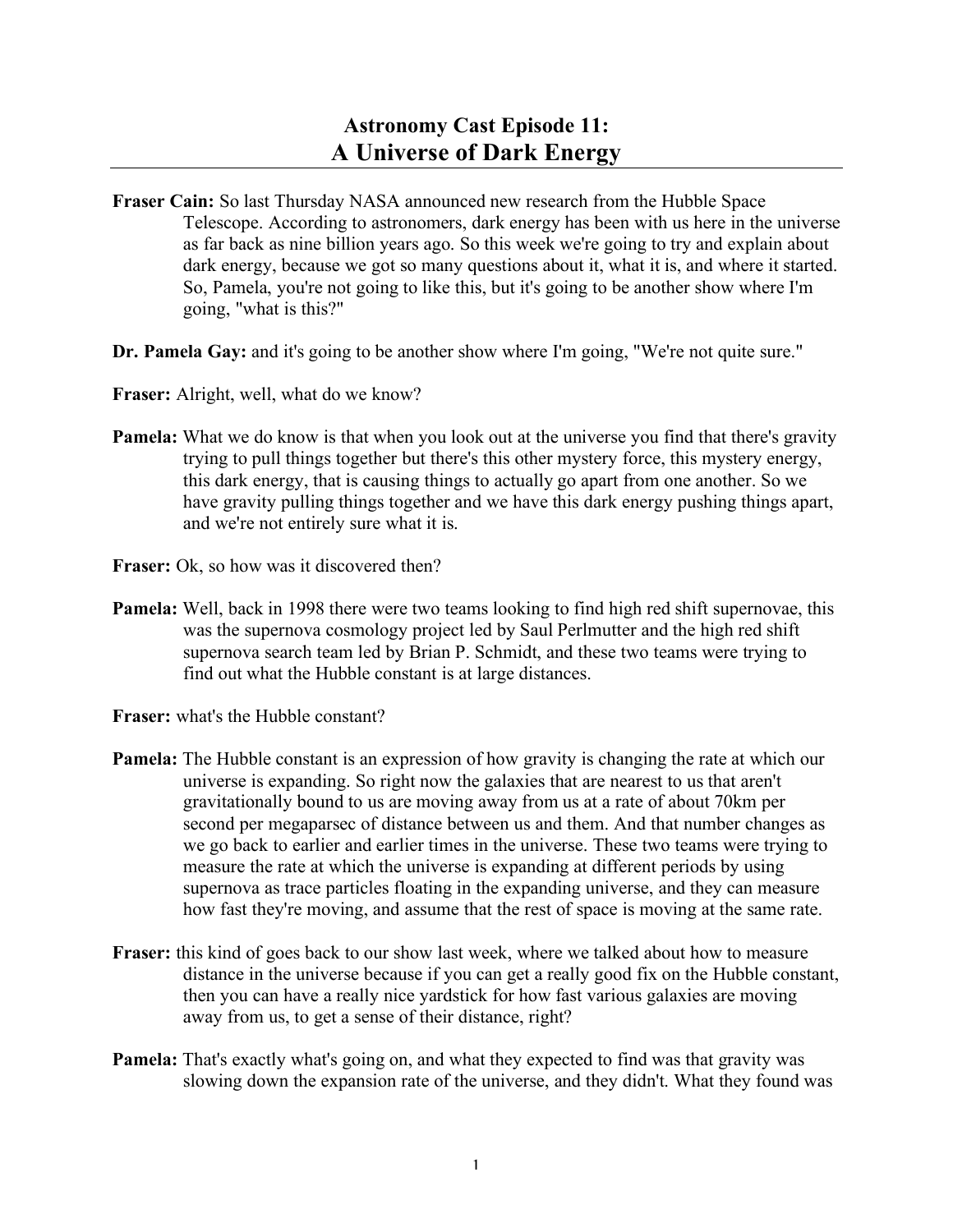that there's something that was causing the universe to increase in the rate at which it's flying apart.

- **Fraser:** I want to dig into a little more detail here. So they were looking at these supernova and getting a sense of what their distance was and they were finding that the actual distance at which they were seeing the supernova at was now that they were expecting?
- **Pamela:** What they were finding was that the distance related to how fast they were moving wasn't what they were expecting. Basically, if you think that the expansion rate of the universe is slowing down then when you look back at things you tend to see a certain relationship between recession rates and the distance of an object where the recession rate in the past would be a higher number than if this were a constant acceleration. Now if, instead, you find that the supernova are going slower than you expected at a given distance, that means that somehow we are accelerating ourselves apart.

It's one of these things where you expect supernova at a certain distance to be going a certain speed if the expansion rate stays constant. If the expansion rate is slowing down over time, you expect them to have a different speed. If the expansion rate is speeding up you expect to look back and see yet a third speed. So they're doing all kinds of complicated math that explains how the expansion rate is changing with what distance what object should be at if it has a given speed. And they had a certain set of expectations, just like the rabbit going through the rabbit hole with Alice following and everything got turned on its head, it wasn't quite what anyone was expecting.

They found that the universe is accelerating itself apart and this was a completely revolutionary idea, and the fact that two teams, working in competition with each other, both had the same head scratching got the entire astronomical community to look up and go, "oh! This is new. We need to pay attention to this. This is exciting." It also meant that the way we looked at the universe had to suddenly be changed, because things that we'd been setting to 0 for a long time or setting to negative values for a long time had to change to incorporate these results, all of our the universe had to suddenly account for a completely unexpected observation.

- **Fraser:** in the past, astronomers thought that after the big bang there was a certain amount of velocity, a certain amount of gravity, and maybe the universe would coast to a stop, maybe it would collapse back in on itself in a big crunch, or if it had enough outward velocity it would continue expanding, slowly coasting but never quite stopping. But, no, it's like somebody turned on the accelerator, and is speeding up the expansion.
- **Pamela:** Imagine that you start pushing a car up a hill and you let go of it and instead of rolling back over you, it decides to accelerate up the hill. It's just not what anybody expected to see and it's what we saw. Our universe which we thought was basically expanding up a hill and slowing down was instead accelerating up the hill.
- **Fraser:** now, even though it was discovered in 1998, that's not the first time people had been thinking about this, right?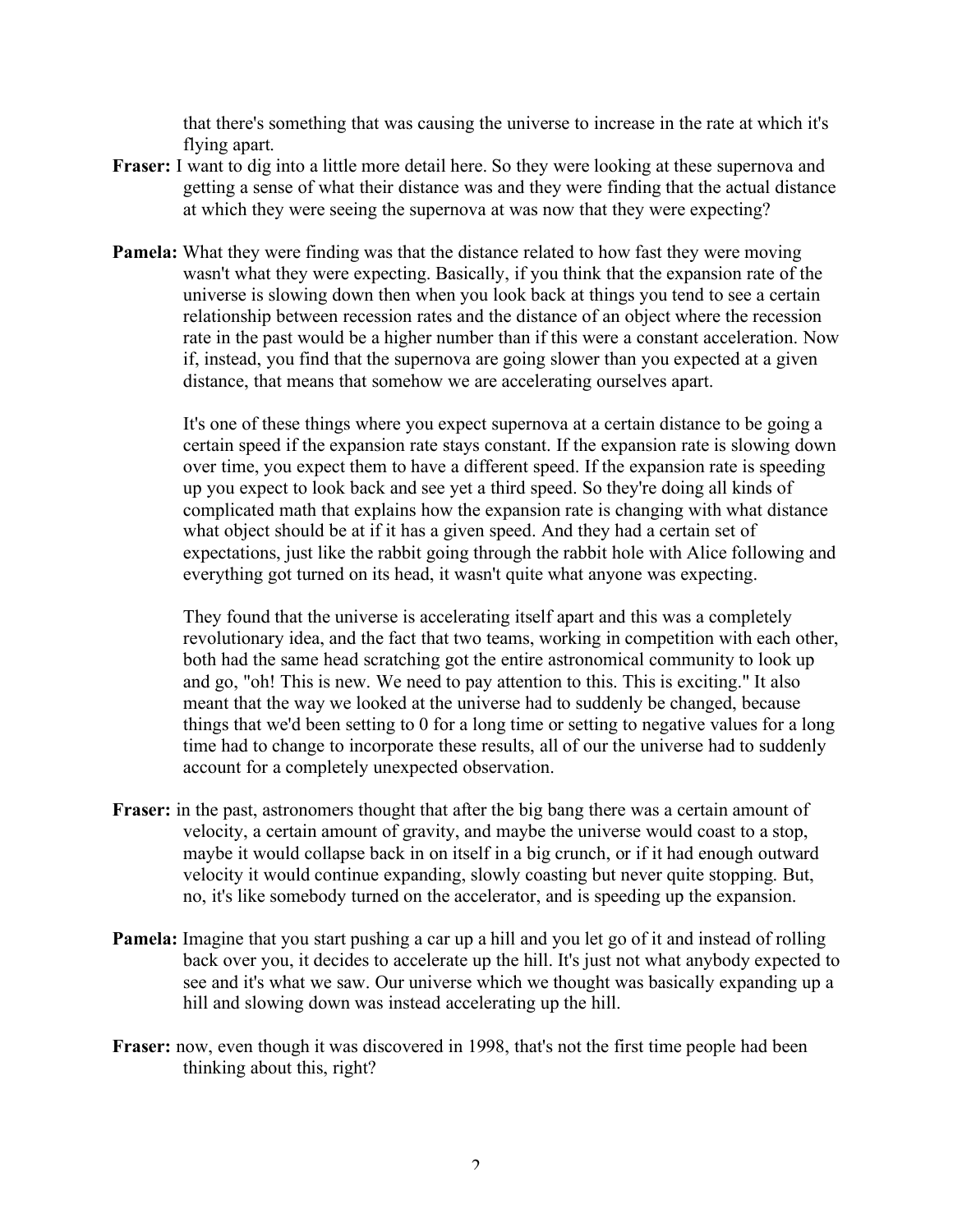**Pamela:** No, this was the first time we had solid, observational evidence, but as far back as when Einstein first came up with this theory of relativity people have been looking at ways that the universe might be accelerating apart. For Einstein it was a matter of his world view told him that the universe was a stationary place where the galaxies were held in place forever. And when he looked at his theories it showed that gravity was causing them to move, and either the universe was accelerating apart or collapsing together depending on the amount of mass and that didn't fit his world view.

But there are different times in mathematics where you're allowed to just add a constant and it's completely mathematically legal. And he looked at his math and it was legal for him to add a constant, so he did and what he said was there's this cosmological constant that acts in opposition to gravity so while gravity is trying to collapse things in it is working to push things apart and thus the universe was held in perfect equilibrium. But it wasn't a stable equilibrium, as a rather uncomfortable way for the universe to be. It's sort of like it's one thing to be hanging from a rope underneath a swing, where your rope is actually a piece of solid metal steel, now imagine instead that you flip yourself up and your balanced on the end of this solid metal swing, exactly above the bar of the swing, and you might be stable there but if you sneeze you're going to cascade off that point of equilibrium. He had the universe held in that unstable state between his cosmological constant and gravity and it just wasn't' a comfortable place to be.

**Fraser:** he later called it his greatest mistake

**Pamela:** a few years later, Hubble, working out in California, discovered that galaxies are all moving apart from us once you get past those that are gravitationally bound to us. The only way you have them all receding is if you have an expanding universe and when those results came out Einstein basically took back his cosmological constant. But once you put an idea out there, theorists love to chase ideas, and so there were theorists who were trying to figure out what if there is a constant, and it's just small so we don't see it affecting locally the expansion rate of the universe.

What if it is out there, what if there's some sort of a field, what if there's some sort of a vacuum energy, and these different possibilities were kicked around and people came up with beautiful theories for how, in a vacuum, any energy in it can condense into particle and anti particle that exist for a moment and then annihilate one another and there's this constant boil in space of particle and antiparticles forming and destroying one another and the energy of this entire vacuum particles annihilating one another and coming to existence is a background energy that works in opposition to gravity.

Matter and energy are just two forms of the exact same thing so just as you can say gravitational mass draws things together, you can say that the gravitational effects of energy can draw things together or push them apart depending on the sign of the energy, it just works out that the energy has a negative pressure, the energy is working to push things apart.

**Fraser:** Hasn't this been detected in the laboratory?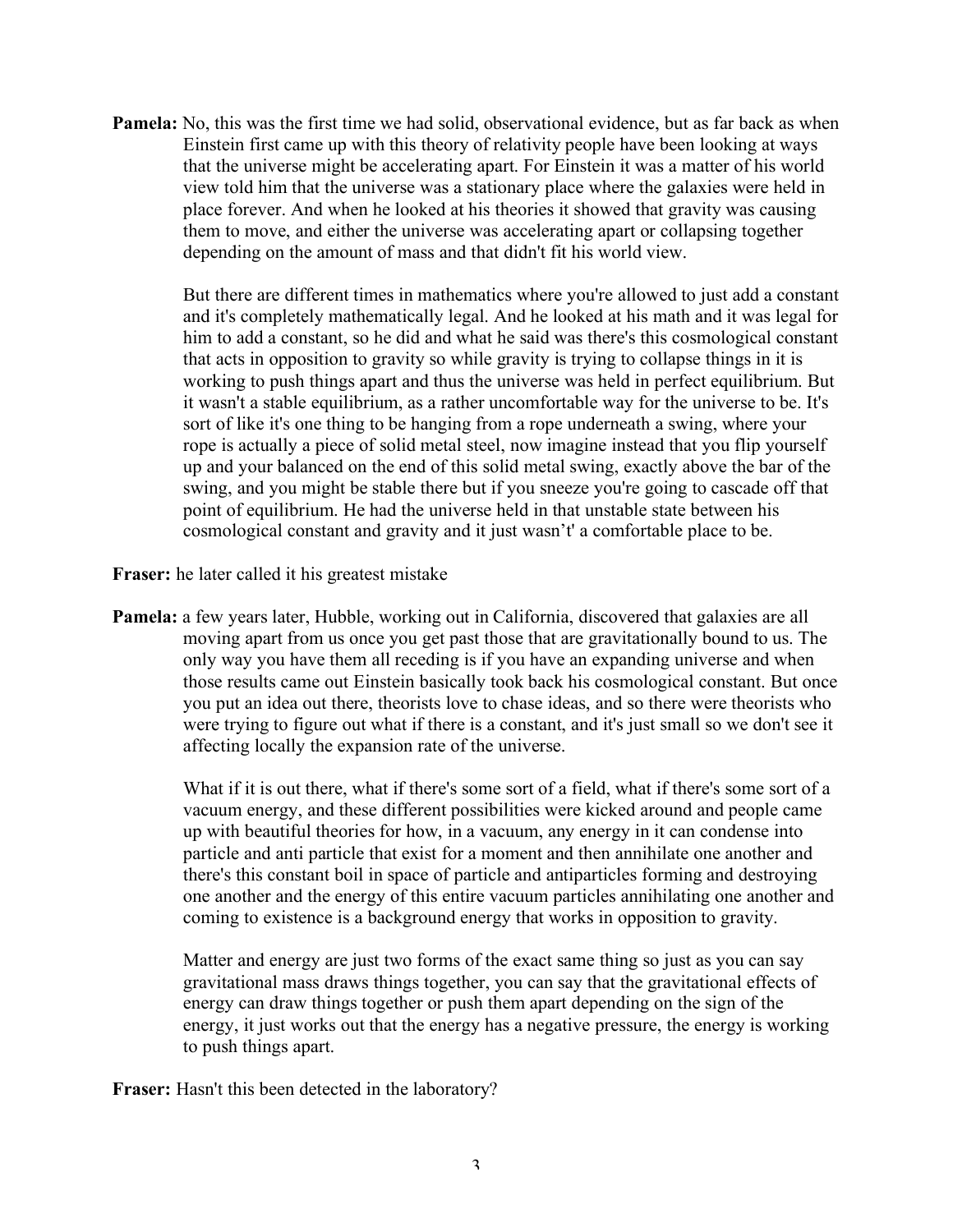- **Pamela:** it's kind of hard to detect. Basically we're looking for the energy of thirty proton masses per cubic meter. You need to be looking in really big chunks of space to see the effects of vacuum energy. There are people out there who claim they've detected dark energy in the laboratory, I'm not sure I buy it, I'm not sure I'm also qualified to buy it or not buy it, but it's not the same, hit you on the head sledgehammer results that you get when you look at the universe as a whole.
- **Fraser:** you've already beat to my question, which is what is it? So, the first concept of what could possibly be accelerating the universe like this is this thought of this vacuum energy bubbling up in everything square meter or cubic meter of space in the entire universe and more and more energy is kind of pouring out of this, but how does that expand the size of the universe?
- **Pamela:** This energy has a repulsive characteristic, it has what's called a negative pressure and it's working to push things apart, well our universe is expanding. The more the universe expands, the more space there is for this vacuum energy to bubble. The more space we have for this vacuum energy to bubble, the more repulsive force it's able to put out. So it's sort of like the bigger space gets the more vacuum energy we have, the more the universe is pushing itself apart. IF there's more of it than there actually is, then our universe would have actually torn itself apart in the first moments. Atoms wouldn't have had a chance to form, everything would have been completely shredded, but luckily it's a small thing. It makes up seventy percent of our universe, but the amount of mass energy contained in the vacuum energy is small enough that our universe was allowed to form and exist and expand without shredding itself.

**Fraser:** so what are the other theories for what this could be

- **Pamela:** There are other theories, one of them is something called quintessence, which is basically field theory that says that there's a very light field that tracks through all of space and the way the field works is that it's causing things to expand. It's not a thing that currently has a lot of proponents, current observations are leading people think more in terms of vacuum energy, but we don't have concrete results. One of the problems with vacuum energy is that the theorists working on it are having trouble getting their numbers and theories to match what we observe, and it's a big problem.
- **Fraser:** it probably shares the same problem with dark matter that it all just depends on us understanding gravity
- **Pamela:** it's even more subtle than that. It depends on us understanding the particle world. It requires us to know what's out there, what energies different particles that we haven't even discovered necessarily have.
- **Fraser:** Sure, but I mean, we're calculating the distance or the amount of gravity that objects of large scales should be affecting on one another, and if we don't understand gravity at those long distances…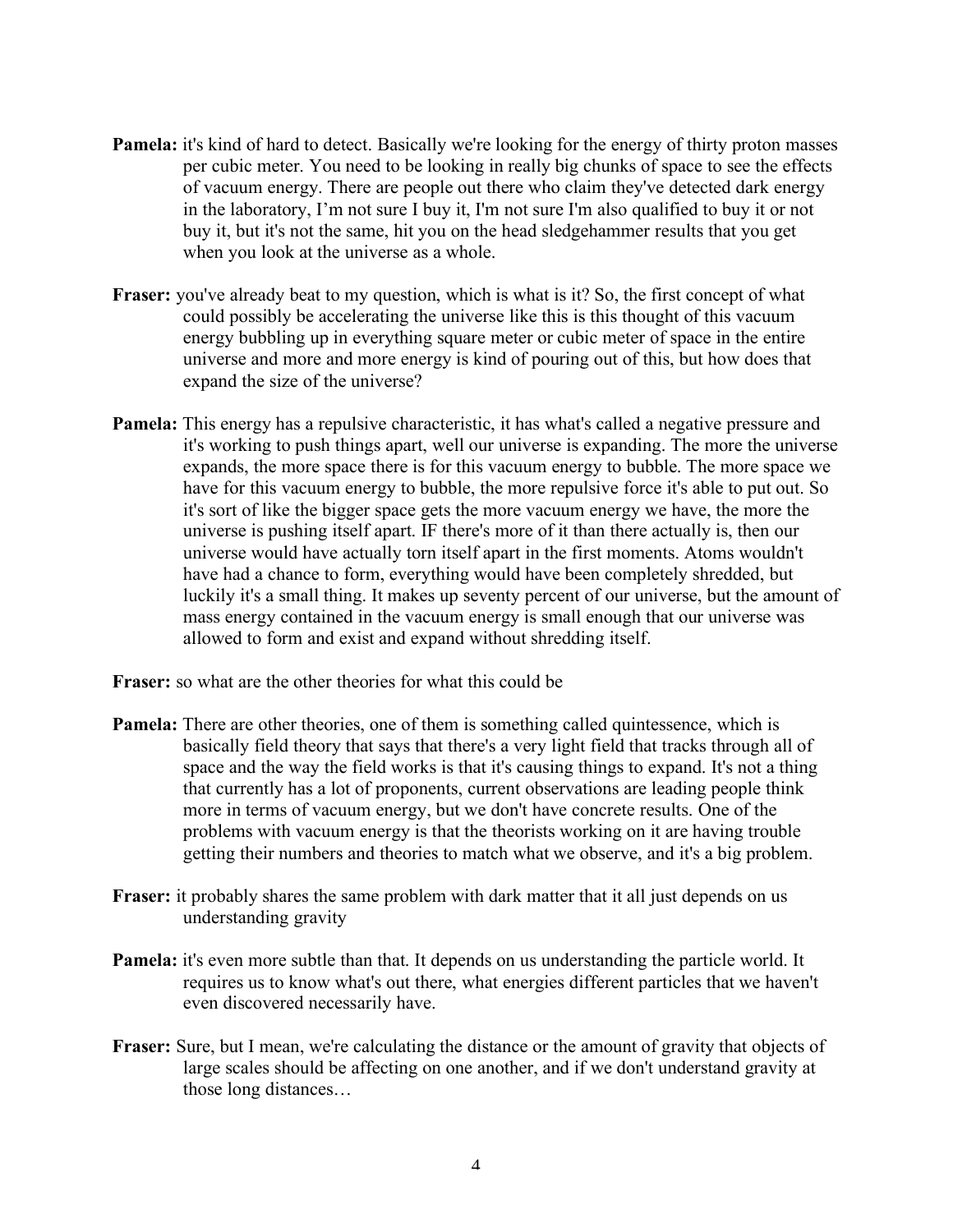- **Pamela:** That is part of it, there are a group of people who believe that dark energy is just a matter of not knowing how gravity works at really large scales, but with the vacuum energy we also have to understand the entire subatomic world, but there are still subatomic particles we're discovering. There's a new boson type particle and that's too much detail, but there's a new particle discovered just last week and depending on what particles you put into your calculations, you can get results that say that the universe should have dark energy that acts ten to the a hundred and twenty times more than it does. That's a lot.
- **Fraser:** so it's almost like we're going to find out more about dark energy with some of the new supercolliders than we will looking at it with out telescopes.
- **Pamela:** With our telescopes we're able to say, "ok, so we know that there was dark energy at five billion years ago, and at that point it started to dominate." We start to have the effects of the acceleration being more powerful than the effects of the deceleration from gravity. Now with the new results we can look all the way back to nine billion years ago and our universe is only thirteen point seven years old so we can look way back into the early childhood of our universe and say nine billion years ago it was there and it was effecting things, it just wasn't a dominate player in how our universe was expanding at that point.

**Fraser:** what is this hold for the future of our universe?

- **Pamela:** well, it means that we're just going to keep expanding forever. It means that eventually our universe is going to die, basically, an energy death.
- **Fraser:** So if it just keeps expanding forever, right now we can see all these other galaxies. Will there be a point where we just can't see any other galaxies?
- **Pamela:** Here the catch is that the longer the universe is around the more light years we can see things but the light that's being generated by the other galaxies is going to cease to be. Over time all the stars are going to die, we're going to left with black holes with neutron stars that start out hot enough that just by being hot they're going to be giving off light. We're going to have white dwarf stars that start off just by being hot, they give off light. But over time they're going to cool off and stop giving off light. Over time we're just going to have a universe that's basically consisted of dead chunks of former stars, galaxies.

**Fraser:** accelerating apart from each other.

**Pamela:** it's a kind of bleak future

**Fraser:** until some new great discovery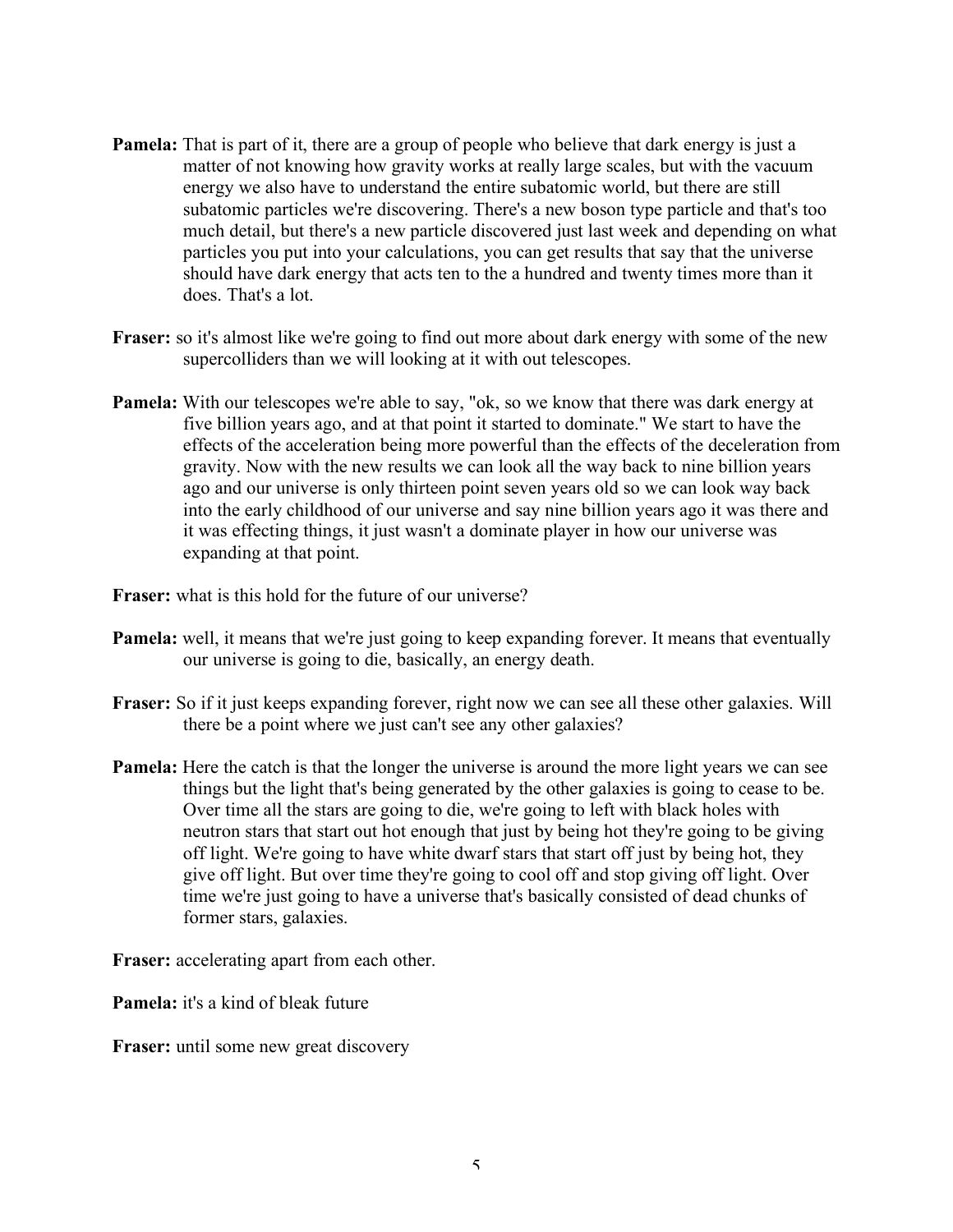- **Pamela:** until we figure out how to change the physics of the universe using a giant computer. But that's the story of Isaac Asimov, and it's hard to figure out how to do that when most of the time I can't even get my computer to stay stable for more than three months/
- **Fraser:** What are people doing now and what's next?
- **Pamela:** There's three different directions. There's the let's keep measuring supernovas as far back as we can. The more data we have the more constraints we can put on the theorists. There are a variety of different ways people are planning to map out the universe. They are all point of the joint dark energy mission that is part of NASA's beyond Einstein program and is supported by the US Department of Energy. They're looking for ways to map out supernova at higher and higher red shifts at larger and larger distances.

Some of the programs that they're looking at are the advanced dark energy physics project led by Charles Bennett at Johns Hopkins University. There's Destiny, the dark energy space telescope led by Todd Lauer at the National Optical Astronomy Observatory in Tucson. Again, it's going to be looking at type 1a supernova like we talked about last week, and then there's the supernova acceleration probe which is led by Saul Permutter one of the people from the original 1998 discoveries. He's out at Lawrence Berkeley National Laboratory, and again, that's another program to look at supernovae.

So by finding supernovae at larger and larger distances we can map how the universe's expansion rate has been changing over large chunks of the history of the universe. By carefully seeing how the different values play against each other, we can first of all say, "ok, so, have the dark energy characteristics changed pretty constant as a function of volume?"

**Fraser:** what do you mean, "has it changed?"

**Pamela:** Right now, if you look at what we think is vacuum energy, you find that there's the equivalent of thirty proton masses of energy per cubic meter. What if, in the past, it was only ten proton masses of energy? What if it was instead a hundred proton masses? We know that's probably not true, but different amounts of vacuum energy in a different volume would imply different physics are at play.

We need to figure out if this is just boiling virtual particles, is this something else, and figuring out exactly what is going on means we need to be able to trace the expansion. Think of it this way. I'm going to keep returning to this raisin bread analogy, you take a thing of raisin bread, throw it on your counter. If your room stays the exact same temperature and moisture, the entire time the bread is rising the yeast will behave in a consistent manner and cause the bread to expand in a consistent way.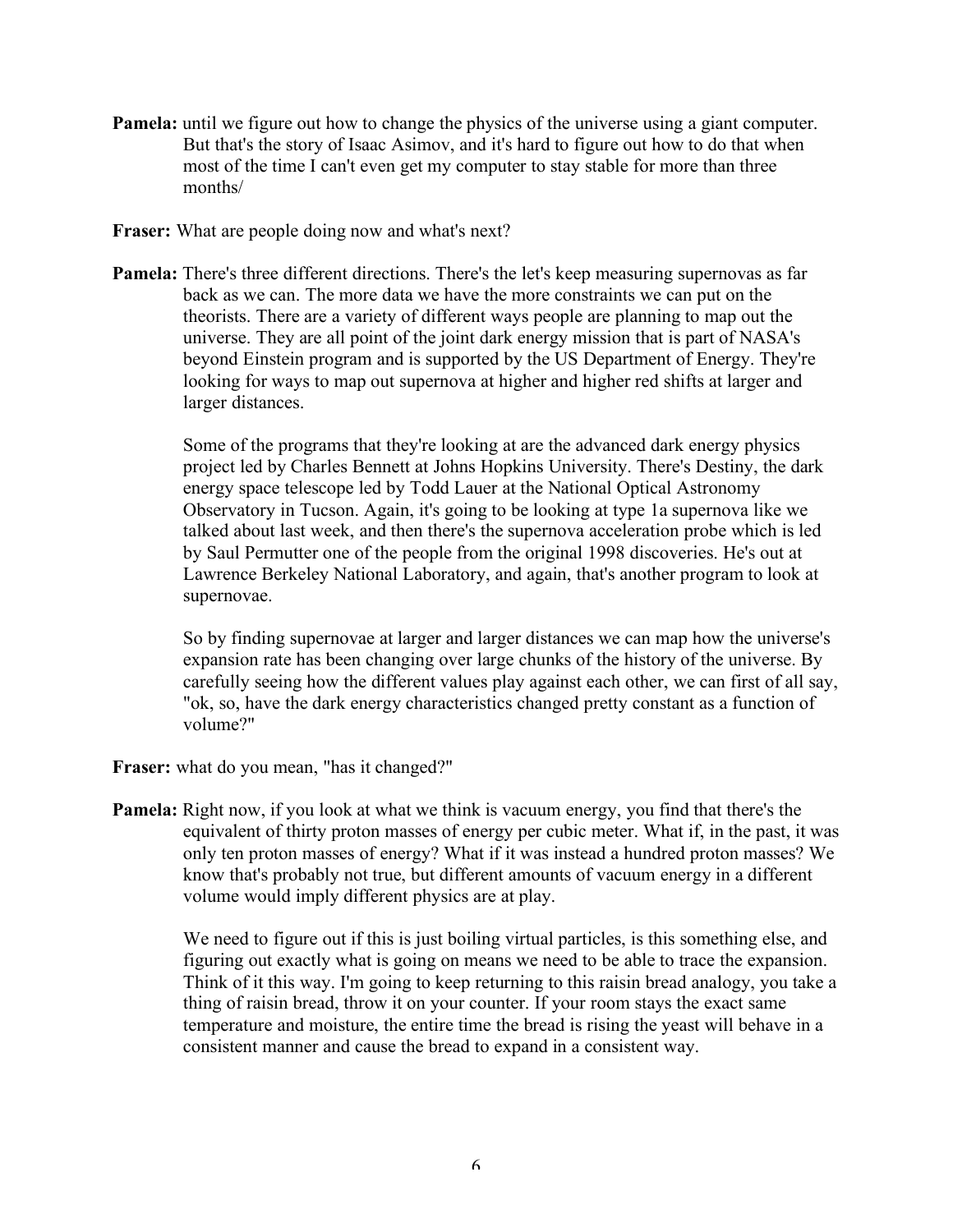But what if part way through the rising of the loaf of bread your heat goes out and the room plunges down to zero degrees Celsius for some reason. Your bread will stop rising. What if a plague blighted the yeast halfway through. It will also affect how it rises. We don't know what factors in the early universe might have effected how dark energy was working to push apart the universe/

- **Fraser:** if the amount of this dark energy in each meter of space was actually increasing, then that could have a dramatically different effect on the future universe, and maybe the physics at play.
- **Pamela:** imagine if at the beginning of the universe there was no dark energy and we're slowing getting more and more dark energy over time.

**Fraser:** as well as more space.

- **Pamela:** That's two different things that are working to accelerate the universe apart. That can have rather dire consequences on our future. In the future could shred itself apart. We don't see evidence for that right now.
- **Fraser:** you could get so far that the amount of energy was so strong that it was pushing galaxies apart, and even be able to push planets apart from the stars and able to push atoms apart.
- **Pamela:** in the most extreme circumstances my desk could just tear itself apart.

**Fraser:** that's what they call the big rip

**Pamela:** yeah. We see no evidence for that, but it's still kind of neat to think about.

- **Fraser:** what is the latest evidence form Hubble tell us?
- **Pamela:** It tells us that dark energy didn't just mysteriously appear. Over time how gravity and dark energy have interplayed has changed. It's sort of like if you start a game of tug o' war, and initially everyone's pulling as hard as they can and the rope is holding on structurally it's ok, but as the people get more and more tired, they're pulling less and imagine it's an elastic rope it might be able to start pulling the people together as they get more and more tired. With the inter-play of gravity and dark energy, it works in the opposite direction.

As objects move further and further apart, gravity doesn't get more tired, but it does get more weak. Gravitational force is inversely proportional to the square of the distance, which means if we took the moon and moved it twice as far away, the gravitational force between the earth and the moon would be four times less. Now, as the gravity gets less and less effective at holding things together, the dark energy which was always there in the background, is able to exert more of a force on the stuff around it. It's force suddenly matters more.